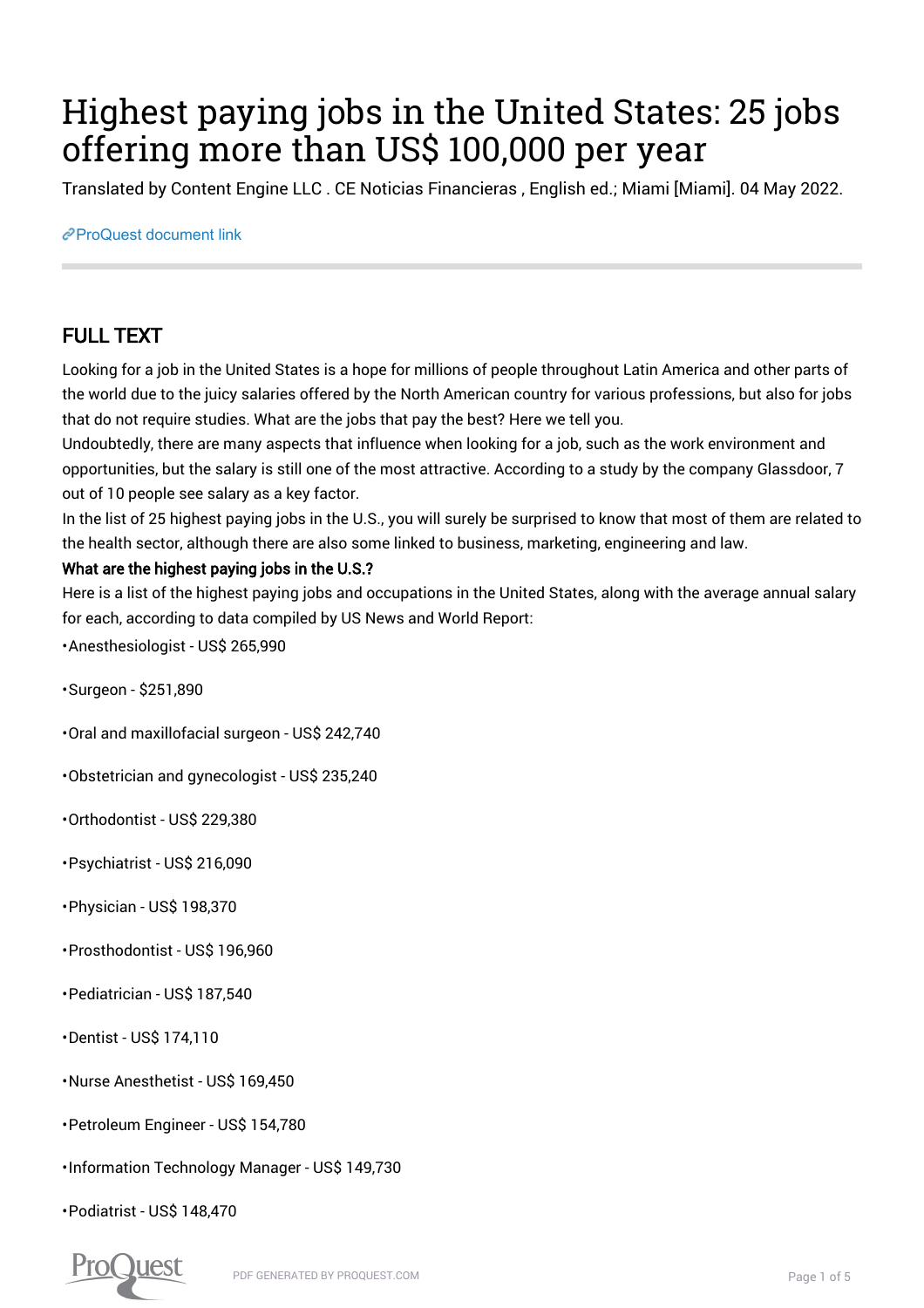• Marketing Manager - US\$ 145,620

• Financial Manager - US\$ 143,530

- Lawyer US\$ 141,890
- Sales Manager US\$ 137,650
- Financial Advisor US\$ 124,140
- Commercial Operations Manager US\$ 123,460
- Pharmacist US\$ 121,710
- Optometrist US\$ 119,100
- Actuary US\$ 114,850
- Political Scientist US\$ 112,030

• Health and Medical Services Manager - \$111,680.

#### What are the best cities to find a job in the United States?

The following places represent the 10 best cities to enter the job market in the United States, according to a report by the personal finance portal WalletHub, which evaluated more than 180 places in the North American country based on indicators such as job growth, existing opportunities and average starting salary:

- 1 Columbia, Maryland
- 2 Salt Lake City, Utah
- 3 San Francisco, California
- 4 Portland, Maine
- 5 Austin, Texas
- 6 Orlando, Florida
- 7 Seattle, Washington
- 8 Scottsdale, Arizona
- 9 San Jose, California
- 10 Nashua, New Hampshire.

#### How to work in the United States as a foreign national?

Foreign nationals wishing to work in the United States will require an immigrant visa, a green card or a temporary work visa. Attempting to work on a student or visitor visa may risk deportation. The most common temporary work visas are as follows:

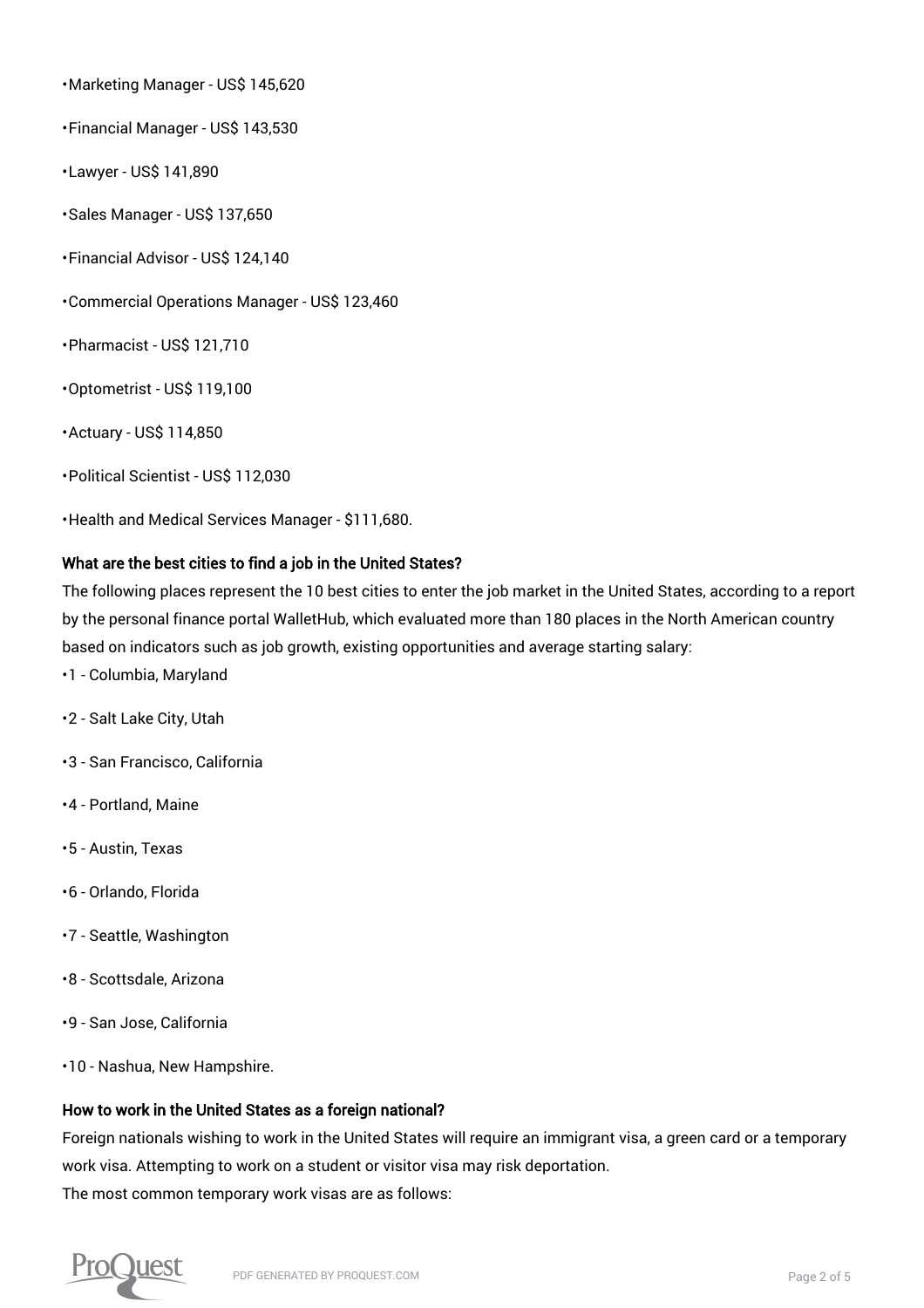• H-1B visa: for professional and specialty occupations.

• H-2A Visa: for temporary employees in the agricultural sector.

• H-2B Visa: for temporary employees in skilled, but not professional labor.

• H-3 Visa: guest workers invited to the U.S. as trainees or as part of a knowledge exchange program.

• E visas: for investors and traders coming to the U.S. under the rules of the trade agreement with their home country. They are classified as E-1, E-2 and E-3.

• L-1 Visa: for foreign intra-company transferees located in the United States.

• J-1 Visa: for exchange visitors. Some of them are allowed to work and others depend on the rules of their sponsors.

• O Visa: foreign nationals with extraordinary ability in the arts, sciences, business, sports and education.

• P Visa: outstanding athletes, sports teams and entertainment groups of continuing international recognition.

• R Visa: religious workers coming to work for a subsidiary of the foreign religion.

• E1 visa: for persons with extraordinary ability in science, arts, education, business, sports, research and Employment-based immigrant visas allow the stay of persons with certain extraordinary requirements, such as: management.

• E2 Visa: for persons with graduate degrees or exceptional ability in the sciences, arts or business.

• E3 Visa: professionals and certain skilled workers.

• E4 Visa: certain special immigrants.

• E5 Visa: immigrant investors.

Additionally, if you are a foreign national, but not a citizen or lawful permanent resident, living in the United States, you need an Employment Authorization Document (EAD), which is issued by the U.S. Citizenship and Immigration Services (USCIS). You will require it in the following cases:

• If you are authorized to work in the United States based on immigrant status or circumstances, (for example, if you are an asylee, refugee, or U Nonimmigrant) and must evidence your employment authorization.

• If you need to apply for employment authorization; such as when you have a Form I-485 (application for Permanent Resident Registration or adjustment of status), Form I-589 (application for asylum and withholding of removal) or if you have nonimmigrant status that allows you to stay but not work without prior authorization from USCIS (such as students on F-1 or M-1 visas).

The EAD is not required if you have a nonimmigrant visa that authorizes you to work for a specific employer (such as the H-1B).

#### What are the jobs with the most openings for foreigners in the U.S.?

These are the jobs that offered the most job openings for foreign nationals in the United States by visa type,

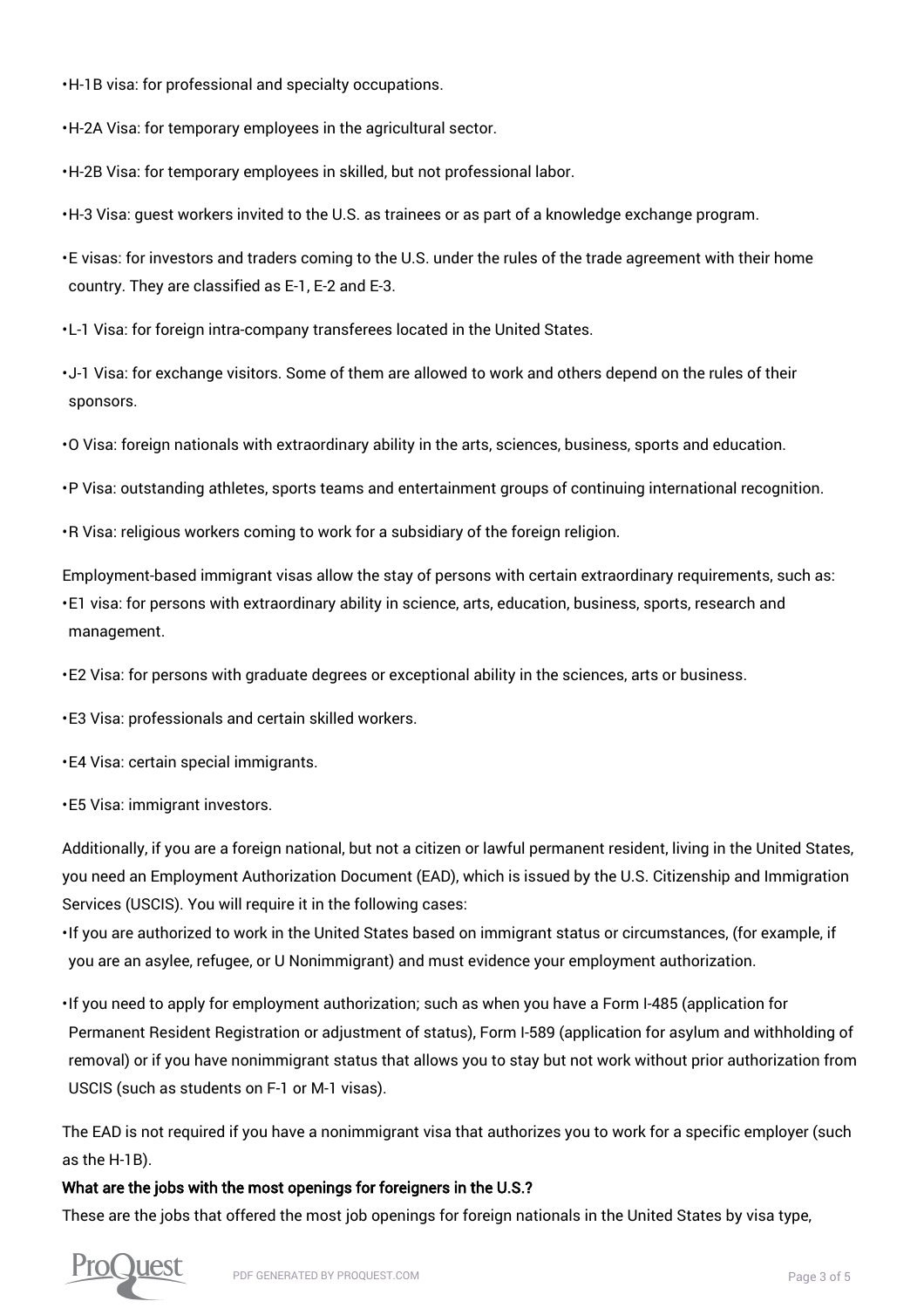according to statistics from the Office of Alien Labor Certification in 2021:

• H-2A visa: farmers and crop harvesters, agricultural equipment and machine operator, farmers, ranch construction work, tractor and heavy equipment drivers.

- H-2B Visa: landscaping, maintenance workers, gardeners, laborers, meat, fish and poultry processors, forest conservation workers, domestic servants, and janitorial services.
- H-1B visa: application developers, computer-related professions, computer systems analysts, electronics engineers, computer managers and information services.

#### What are the five cheapest places to live in the United States?

These are the U.S. states that offer the best quality of life, according to a report conducted by the Massachusetts Institute of Technology (MIT) in 2020:

- Arkansas
- Tennessee
- Mississippi
- West Virginia
- South Dakota.

CREDIT: CE Noticias Financieras English - CENFENG

### DETAILS

| Subject:                       | Noncitizens; Surgeons; Passports &visas Occupations; Immigrants; Employment;<br><b>Engineers; Professions</b> |
|--------------------------------|---------------------------------------------------------------------------------------------------------------|
| <b>Business indexing term:</b> | Subject: Employment; Industry: 54133 : Engineering Services                                                   |
| Location:                      | California; United States-US                                                                                  |
| Company / organization:        | Name: US Citizenship & Immigration Services; NAICS: 928120                                                    |
| <b>Classification:</b>         | 54133: Engineering Services                                                                                   |
| <b>Publication title:</b>      | CE Noticias Financieras, English ed.; Miami                                                                   |
| <b>Publication year:</b>       | 2022                                                                                                          |
| <b>Publication date:</b>       | May 4, 2022                                                                                                   |
| <b>Publisher:</b>              | ContentEngine LLC, a Florida limited liability company                                                        |
| <b>Place of publication:</b>   | Miami                                                                                                         |
| <b>Country of publication:</b> | US Minor Outlying Islands, Miami                                                                              |